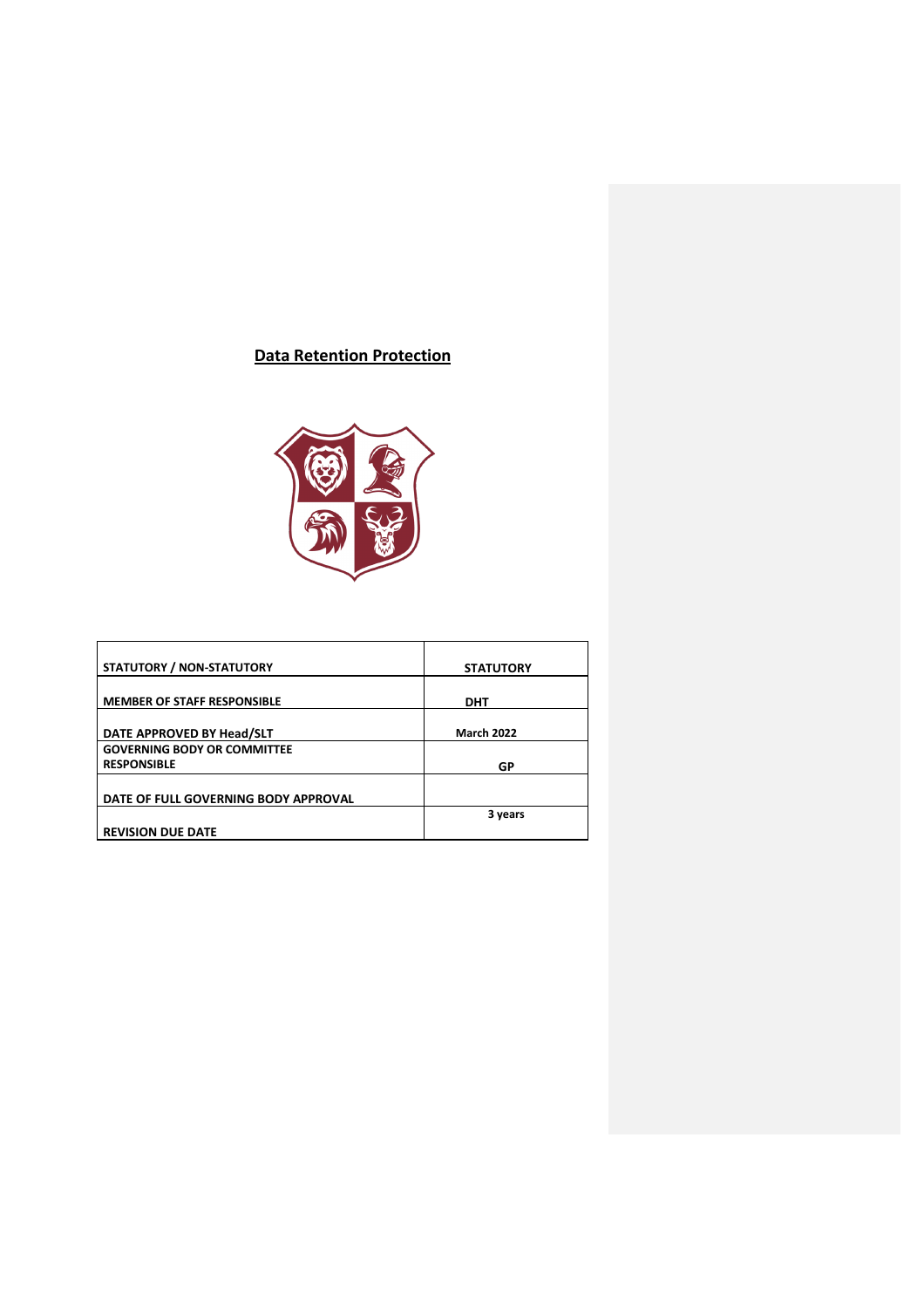# **Document Owner and Approval**

The Deputy Headteacher is the owner of this document and is responsible for ensuring that this policy document is reviewed in line with School's policy review schedule.

A current version of this document is available to all members of staff on the school website

Signature: Date:

# **Change History Record**

| <b>Version</b> | <b>Description of Change</b>                                                                                  | <b>Policy</b><br>Date of<br><b>Release by Judicium</b> |
|----------------|---------------------------------------------------------------------------------------------------------------|--------------------------------------------------------|
|                | Initial Issue                                                                                                 | 06.05.18                                               |
|                | Updated to include references to UK<br>GDPR.                                                                  |                                                        |
|                | Updated with statutory references for<br>certain retention periods.                                           |                                                        |
|                | Changed retention period for accident<br>records for under 18s to age of 21<br>with a comment to explain why. | November 2021                                          |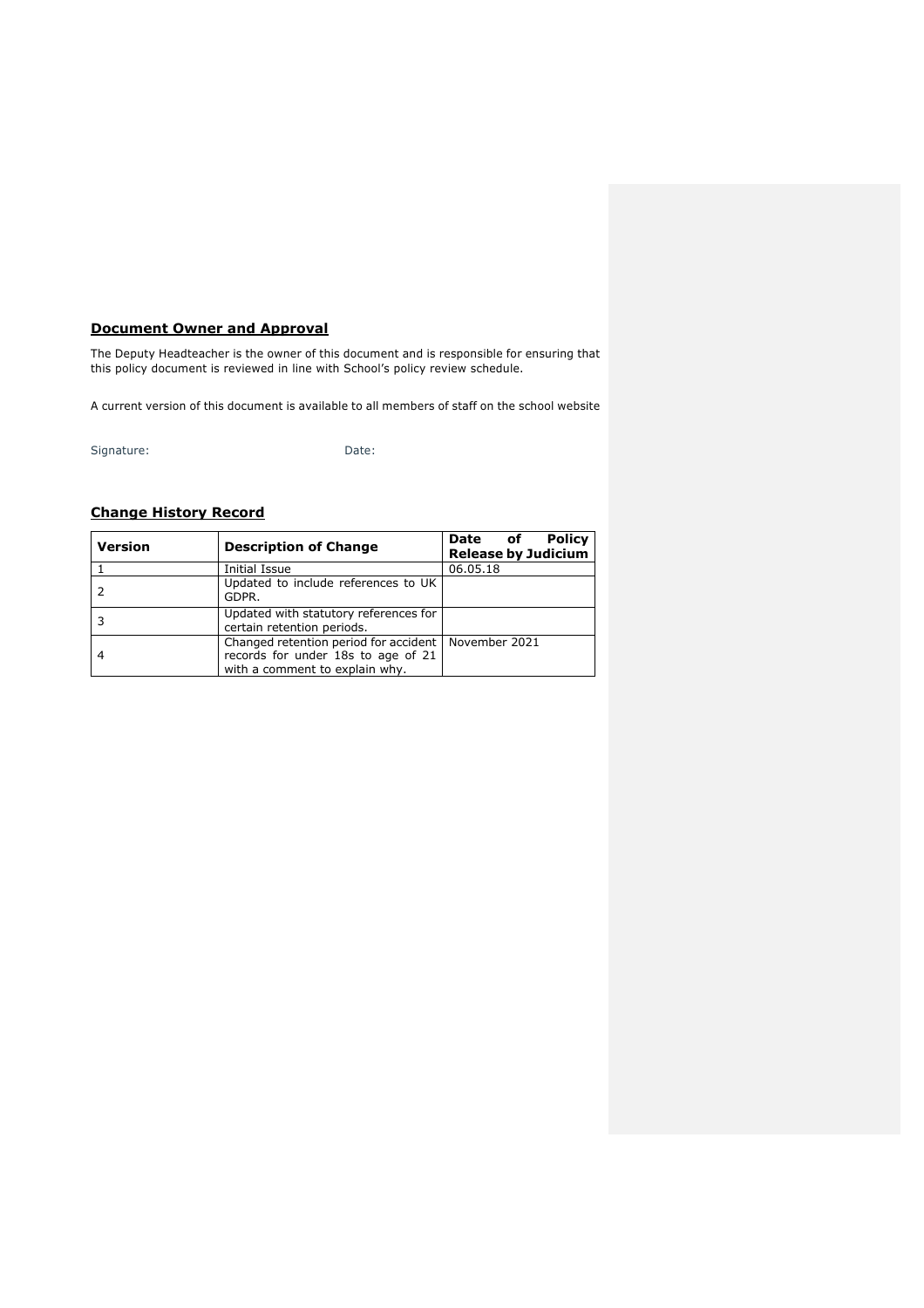## **Data Retention Policy**

The School has a responsibility to maintain its records and record keeping systems. When doing this, the School will take account of the following factors:

- The most efficient and effective way of storing records and information;
- The confidential nature of the records and information stored;
- The security of the record systems used;
- Privacy and disclosure; and
- Accessibility of records and record keeping systems.

This policy does not form part of any employee's contract of employment and is not intended to have contractual effect. It does, however, reflect the School's current practice, the requirements of current legislation and best practice and guidance. It may be amended by the School from time to time and any changes will be notified to employees within one month of the date on which the change is intended to take effect. The School may also vary any parts of this procedure, including any time limits, as appropriate in any case.

#### **Data Protection**

This policy sets out how long employment-related and pupil data will normally be held by the School and when that information will be confidentially destroyed in compliance with the terms of the UK General Data Protection Regulation (UK GDPR) and the Freedom of Information Act 2000.

Data will be stored and processed to allow for the efficient operation of the School. The School's Data Protection Policy outlines its duties and obligations under the UK GDPR.

#### **Retention Schedule**

Information (hard copy and electronic) will be retained for at least the period specified in the attached retention schedule. When managing records, the School will adhere to the standard retention times listed within that schedule.

The retention schedule refers to all records regardless of the media (e.g. paper, electronic, microfilm, photographic etc) in/on which they are stored. All records will be regularly monitored by the Headteacher's PA

## **Destruction of Records**

The schedule is a relatively lengthy document listing the many types of records used by the School and the applicable retention periods for each record type. The retention periods are based on business needs and legal requirements.

Where records have been identified for destruction, they should be disposed of in an appropriate way. All information must be reviewed before destruction to determine whether there are special factors that mean destruction should be delayed, such as potential litigation, complaints or grievances.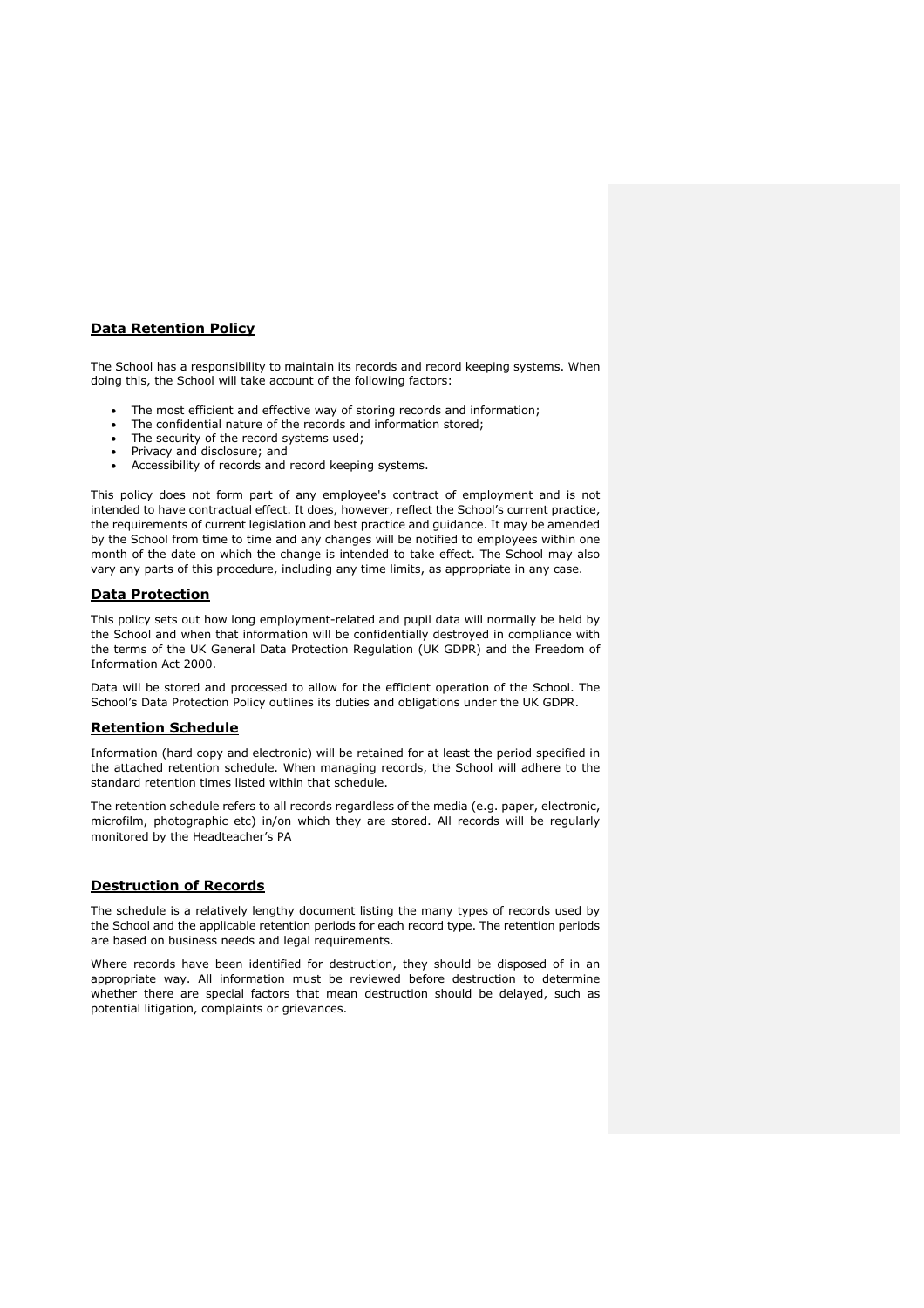All paper records containing personal information, or sensitive policy information should be shredded before disposal where possible. All other paper records should be disposed of by an appropriate waste paper merchant. All electronic information will be deleted.

The School maintains a database of records which have been destroyed and who authorised their destruction. When destroying documents, the appropriate staff member should record in this list the following: -

- File reference (or other unique identifier);
- File title/description;
- Number of files:
- Name of the authorising Officer;
- Date destroyed or deleted from system; and
- Person(s) who undertook destruction.

#### **Retention of Safeguarding Records**

Any allegations made that are found to be malicious must not be part of the personnel records.

For any other allegations made, the School must keep a comprehensive summary of the allegation made, details of how the investigation was looked into and resolved and any decisions reached. This should be kept on the personnel files of the accused.

Any allegations made of sexual abuse should be preserved by the School for the term of an inquiry by the Independent Inquiry into Child Sexual Abuse. All other records (for example, the personnel file of the accused) should be retained until the accused has reached normal pension age or for a period of 10 years from the date of the allegation if that is longer. Guidance from the Independent Inquiry Child Sexual Abuse states that prolonged retention of personal data at the request of an Inquiry would not contravene data protection regulation provided the information is restricted to that necessary to fulfil potential legal duties that a School may have in relation to an Inquiry.

Whilst the Independent Inquiry into Child Sexual Abuse is ongoing, it is an offence to destroy any records relating to it. At the conclusion of the Inquiry, it is likely that an indication regarding the appropriate retention periods of the records will be made.

## **Archiving**

Where records have been identified as being worthy of preservation over the longer term, arrangements should be made to transfer the records to the archives. A database of the records sent to the archives is maintained by the Headteacher's PA. The appropriate staff member, when archiving documents should record in this list the following information: -

- File reference (or other unique identifier);
- File title/description;
- Number of files; and
- Name of the authorising officer.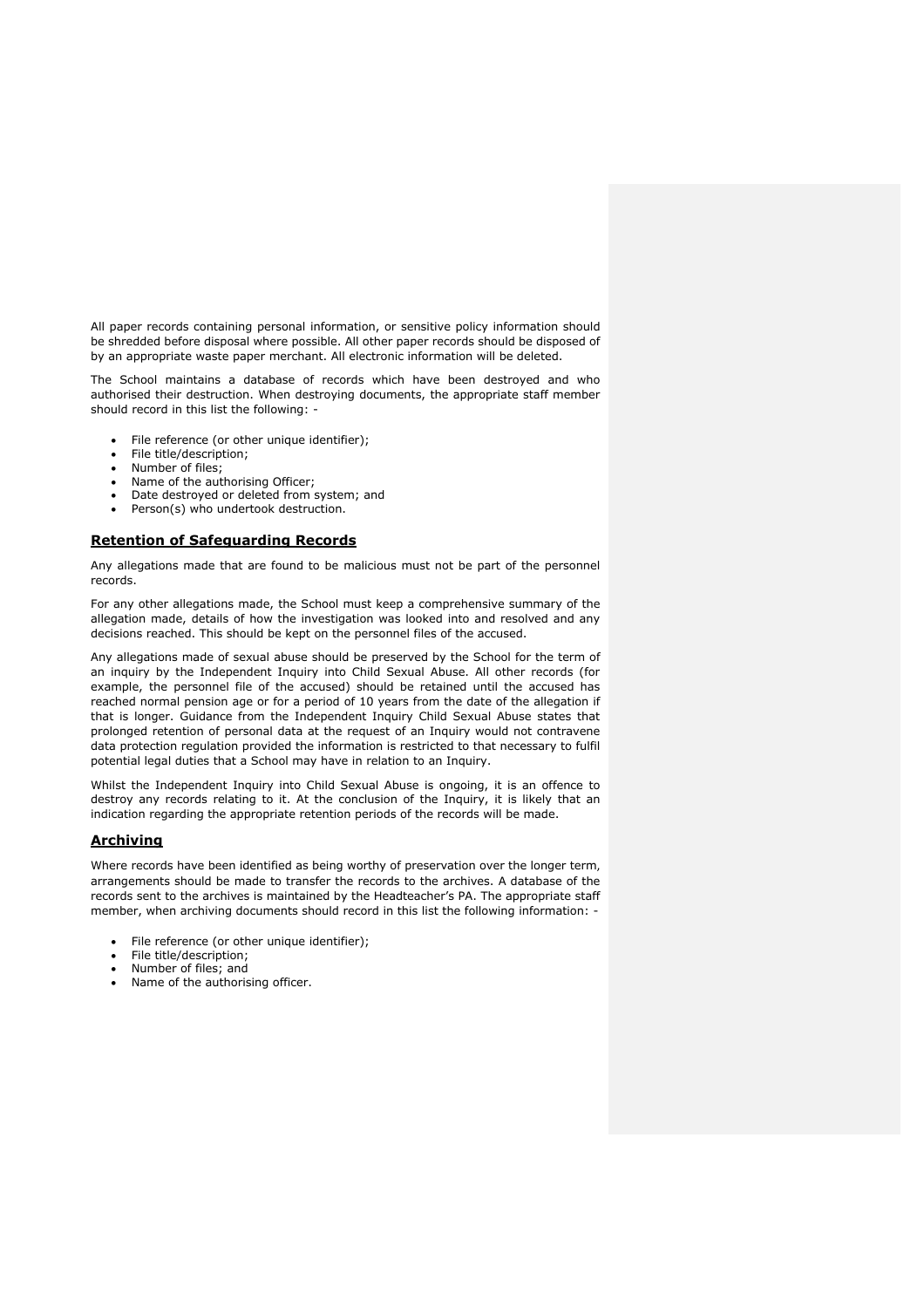## **Transferring Information to Other Media**

Where lengthy retention periods have been allocated to records, members of staff may wish to consider converting paper records to other media such as digital media or virtual storage centres (such as cloud storage). The lifespan of the media and the ability to migrate data where necessary should always be considered.

#### **Transferring Information to Another School**

We retain the Pupil's educational record whilst the child remains at the School. Once a pupil leaves the School, the file should be sent to their next school. The responsibility for retention then shifts onto the next school. We retain the file for a year following transfer in case any issues arise as a result of the transfer.

We may delay destruction for a further period where there are special factors such as potential litigation.

## **Responsibility and Monitoring**

The Deputy Headteacher has primary and day-to-day responsibility for implementing this Policy. The Data Protection Officer, in conjunction with the School is responsible for monitoring its use and effectiveness and dealing with any queries on its interpretation. The Data Protection Officer will consider the suitability and adequacy of this Policy and report improvements directly to management.

Internal control systems and procedures will be subject to regular audits to provide assurance that they are effective in creating, maintaining and removing records.

Management at all levels are responsible for ensuring those reporting to them are made aware of and understand this Policy and are given adequate and regular training on it.

#### **Emails**

Emails accounts are not a case management tool in itself. Generally, emails may need to fall under different retention periods (for example, an email regarding a health and safety report will be subject to a different time frame to an email which forms part of a pupil record). It is important to note that the retention period will depend on the content of the email and it is important that staff file those emails in the relevant areas to avoid the data becoming lost.

# **Pupil Records**

All schools with the exception of independent schools, are under a duty to maintain a pupil record for each pupil. If a child changes schools, the responsibility for maintaining the pupil record moves to the next school. We retain the file for a year following transfer in case any issues arise as a result of the transfer.

## **Retention Schedule**

**Commented [EG1]:** This applies to Primary schools only and should be removed if not appropriate.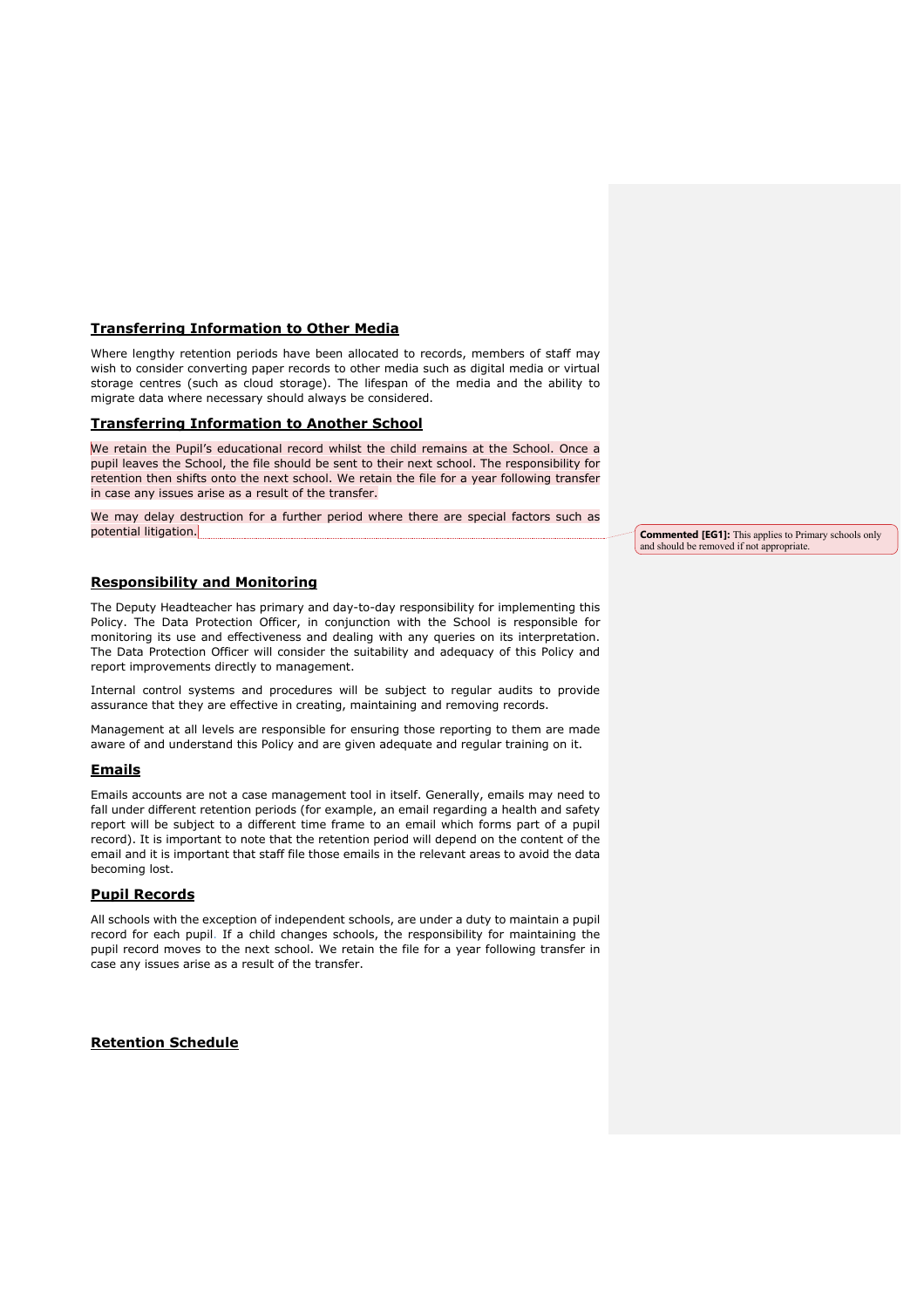| <b>FILE DESCRIPTION</b>                                                                              | <b>RETENTION PERIOD</b>                                                                                                                                                                                                                                                                                                |
|------------------------------------------------------------------------------------------------------|------------------------------------------------------------------------------------------------------------------------------------------------------------------------------------------------------------------------------------------------------------------------------------------------------------------------|
| <b>Employment Records</b>                                                                            |                                                                                                                                                                                                                                                                                                                        |
| Job applications and interview records of<br>unsuccessful candidates                                 | Six months after notifying unsuccessful<br>candidates, unless the school has<br>applicants' consent to keep their CVs for<br>future reference. In this case, application<br>forms will give applicants the opportunity<br>to object to their details being retained                                                    |
| Job applications and interview records of<br>successful candidates                                   | 6 years after employment ceases                                                                                                                                                                                                                                                                                        |
| Written particulars of employment,<br>contracts of employment and changes to<br>terms and conditions | 6 years after employment ceases                                                                                                                                                                                                                                                                                        |
| Right to work documentation including<br>identification documents                                    | 6 years after employment ceases                                                                                                                                                                                                                                                                                        |
| Immigration checks                                                                                   | Two years after the termination of<br>employment                                                                                                                                                                                                                                                                       |
| DBS checks and disclosures of criminal<br>records forms                                              | As soon as practicable after the check has<br>been completed and the outcome<br>recorded (i.e. whether it is satisfactory or<br>not) unless in exceptional circumstances<br>(for example to allow for consideration<br>and resolution of any disputes or<br>complaints) in which case, for no longer<br>than 6 months. |
| Change of personal details notifications                                                             | No longer than 6 months after receiving<br>this notification                                                                                                                                                                                                                                                           |
| Emergency contact details                                                                            | Destroyed on termination                                                                                                                                                                                                                                                                                               |
| Personnel records                                                                                    | While employment continues and up to<br>six years after employment ceases<br>(Limitation Act 1980)                                                                                                                                                                                                                     |
| Annual leave records                                                                                 | Six years after the end of tax year they<br>relate to or possibly longer if leave can be<br>carried over from year to year                                                                                                                                                                                             |
| Consents for the processing of personal<br>and sensitive data                                        | For as long as the data is being processed<br>and up to 6 years afterwards                                                                                                                                                                                                                                             |
| <b>Working Time Regulations:</b><br>Opt out forms<br>Records of compliance with WTR                  | Two years from the date on which<br>they were entered into<br>Two years after the relevant period                                                                                                                                                                                                                      |
| Disciplinary records                                                                                 | 6 years after employment ceases                                                                                                                                                                                                                                                                                        |
| Training                                                                                             | 6 years after employment ceases or<br>length of time required by the<br>professional body                                                                                                                                                                                                                              |

**Commented [CL2]:** Guidance:<br>Some retention periods are governed by statute and others are<br>guidelines following best practice. The retention periods are<br>compliant with the requirements of Data Protection and<br>Freedom of Inf

Where certain retention periods are governed by statute, the relevant statutory provisions have been noted within the retention schedule as far as possible.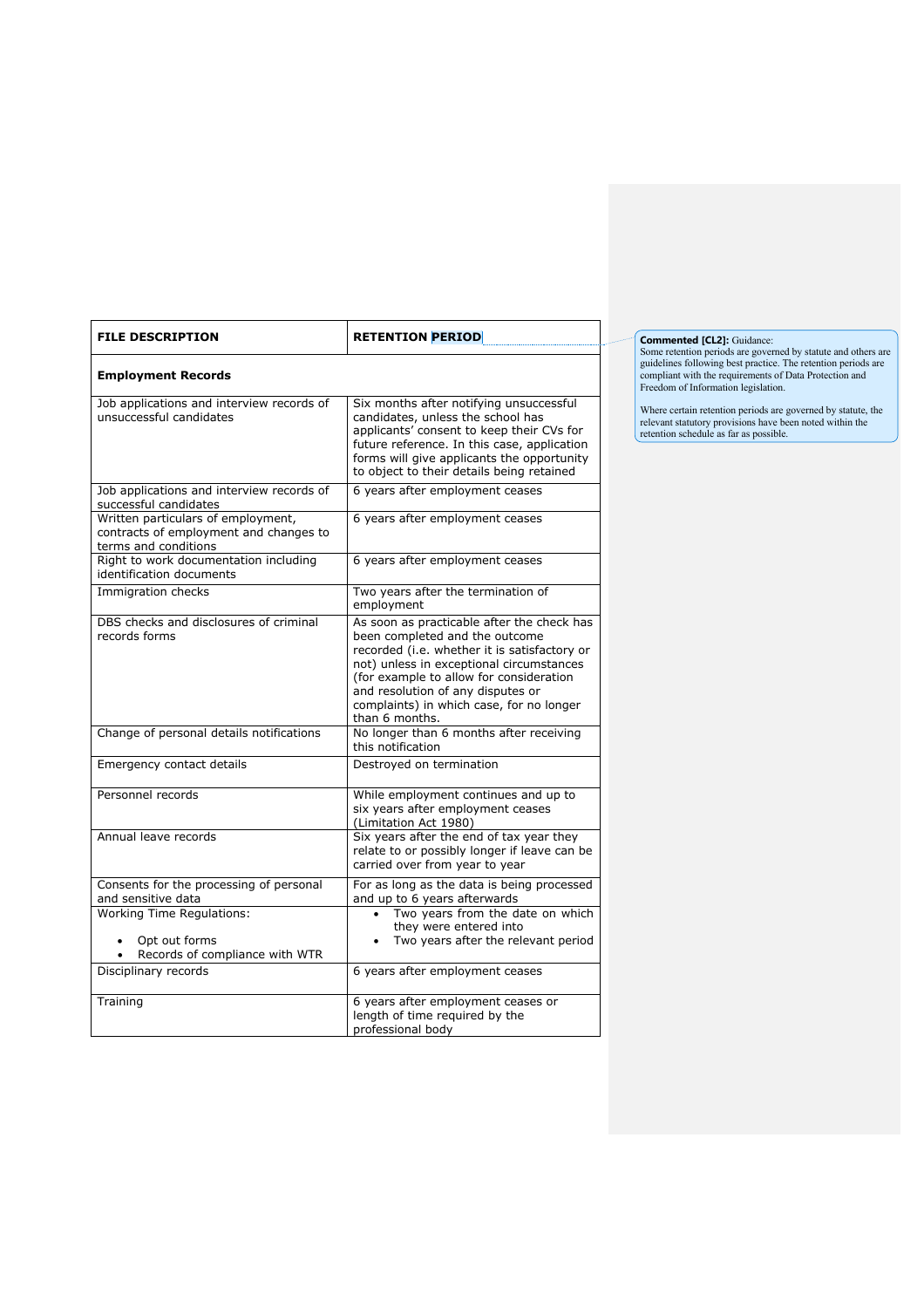| Staff training where it relates to            | Date of the training plus 40 years (This                         |
|-----------------------------------------------|------------------------------------------------------------------|
| safeguarding or other child related           | retention period reflects that the IICSA                         |
| training                                      | may wish to see training records as part<br>of an investigation) |
| Annual appraisal/assessment records           | Current year plus 6 years                                        |
|                                               |                                                                  |
| Professional Development Plans                | 6 years from the life of the plan                                |
| Allegations of a child protection nature      | 10 years from the date of the allegation                         |
| against a member of staff including where     | or the person's normal retirement age                            |
| the allegation is founded                     | (whichever is longer). This should be kept<br>under review.      |
|                                               | Malicious allegations should be removed.                         |
|                                               |                                                                  |
| <b>Financial and Payroll Records</b>          |                                                                  |
| Pension records                               | 12 years                                                         |
| Retirement benefits schemes - notifiable      | 6 years from the end of the scheme year                          |
| events (for example, relating to              | in which the event took place                                    |
| incapacity)                                   |                                                                  |
| Payroll and wage records                      | 6 years after end of tax year they relate                        |
|                                               | to (Taxes Management Act 1970; Income                            |
|                                               | and Corporation Taxes 1988)                                      |
| Maternity/Adoption/Paternity Leave<br>records | 3 years after end of tax year they relate<br>to                  |
| <b>Statutory Sick Pay</b>                     | 3 years after the end of the tax year they                       |
|                                               | relate to                                                        |
| Current bank details                          | Until updated plus 3 years                                       |
| <b>Bonus Sheets</b>                           |                                                                  |
|                                               | Current year plus 3 years                                        |
| Time sheets/clock cards/flexitime             | Current year plus 3 years                                        |
| Pupil Premium Fund records                    | Date pupil leaves the provision plus 6                           |
|                                               | years                                                            |
| National Insurance (schedule of               | Current year plus 6 years (Taxes                                 |
| payments)                                     | Management Act 1970; Income and                                  |
| Insurance                                     | Corporation Taxes 1988)<br>Current year plus 6 years (Taxes      |
|                                               | Management Act 1970; Income and                                  |
|                                               | Corporation Taxes 1988)                                          |
| Overtime                                      | Current year plus 3 years (Taxes                                 |
|                                               | Management Act 1970; Income and                                  |
|                                               | Corporation Taxes 1988)                                          |
| Annual accounts                               | Current year plus 6 years                                        |
| Loans and grants managed by the School        | Date of last payment on the loan plus 12                         |
|                                               | years                                                            |
| All records relating to the creation and      | Life of the budget plus 3 years                                  |
| management of budgets                         |                                                                  |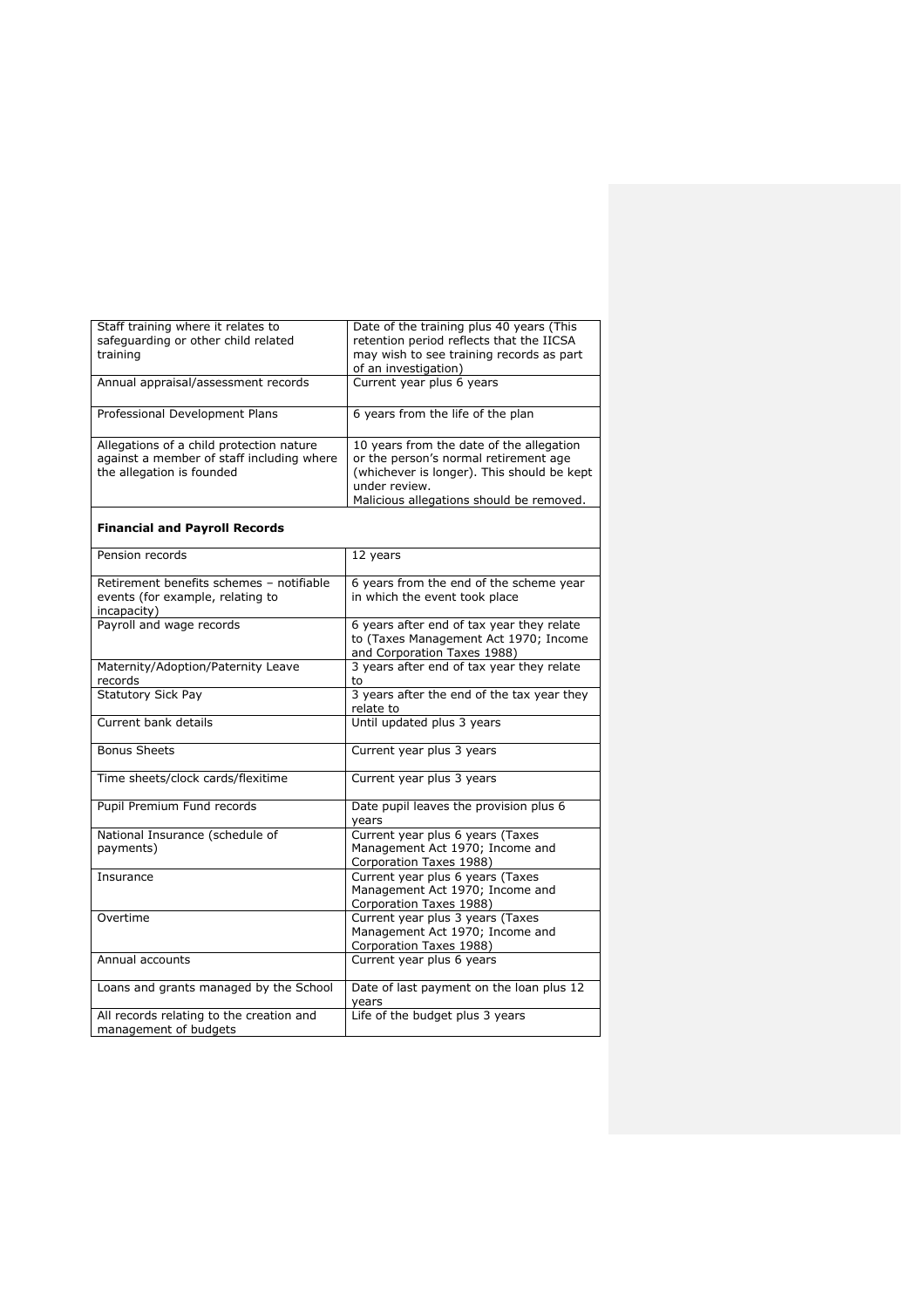| Invoices, receipts, order books and                                   | Current financial year plus 6 years                            |
|-----------------------------------------------------------------------|----------------------------------------------------------------|
| requisitions, delivery notices                                        |                                                                |
| <b>Student Grant applications</b>                                     | Current year plus 3 years                                      |
| Pupil Premium Fund records                                            | Date pupil leaves the school plus 6 years                      |
| School fund documentation (including but                              | Current year plus 6 years                                      |
| not limited to invoices, cheque books,                                |                                                                |
| receipts, bank statements etc).                                       |                                                                |
| Free school meals registers (where the                                | Current year plus 6 years                                      |
| register is used as a basis for funding)                              |                                                                |
| School meal registers and summary                                     | Current year plus 3 years                                      |
| sheets                                                                |                                                                |
| <b>Agreements and Administration Paperwork</b>                        |                                                                |
| Collective workforce agreements and past                              | Permanently                                                    |
| agreements that could affect present                                  |                                                                |
| employees                                                             |                                                                |
| Trade union agreements                                                | 10 years after ceasing to be effective                         |
|                                                                       |                                                                |
| School Development Plans                                              | 3 years from the life of the plan                              |
| Visitors Book and Signing In Sheets                                   | 6 years                                                        |
| Newsletters and circulars to staff, parents                           | 1 year (and the School may decide to                           |
| and pupils                                                            | archive one copy)                                              |
| Minutes of Senior Management Team                                     | Date of the meeting plus 3 years or as                         |
| meetings                                                              | required                                                       |
| Reports created by the Head Teacher or<br>the Senior Management Team. | Date of the report plus a minimum of 3<br>years or as required |
| Records relating to the creation and                                  | Current academic year plus 3 years                             |
| publication of the school prospectus                                  |                                                                |
| <b>Health and Safety Records</b>                                      |                                                                |
| Health and Safety consultations                                       | Permanently                                                    |
| Health and Safety Risk Assessments                                    | Life of the risk assessment plus 3 years                       |
| Health and Safety Policy Statements                                   | Life of policy plus 3 years                                    |
| Any records relating to any reportable                                | Date of incident plus 3 years provided                         |
| death, injury, disease or dangerous                                   | that all records relating to the incident are                  |
| occurrence                                                            | held on personnel file                                         |
| Accident reporting records relating to                                | Until the child reaches the age of 21.                         |
| individuals who are under 18 years of age                             |                                                                |
| at the time of the incident                                           |                                                                |
| Accident reporting records relating to                                | Accident book should be retained 3 years                       |
| individuals who are over 18 years of age                              | after last entry in the book. (Social                          |
| at the time of the incident                                           | Security (Claims and Payments)                                 |
|                                                                       |                                                                |

**Commented [CS3]:** The official guidance states that this data should be kept for 3 years from the date of entry in the book but we advise keeping until 21 (3 years from when they book but we advisue kurn 18) as this cover

**Commented [CS4]:** This means that if it takes 5 years to complete, the book must be retained for a further 3 years from the last entry.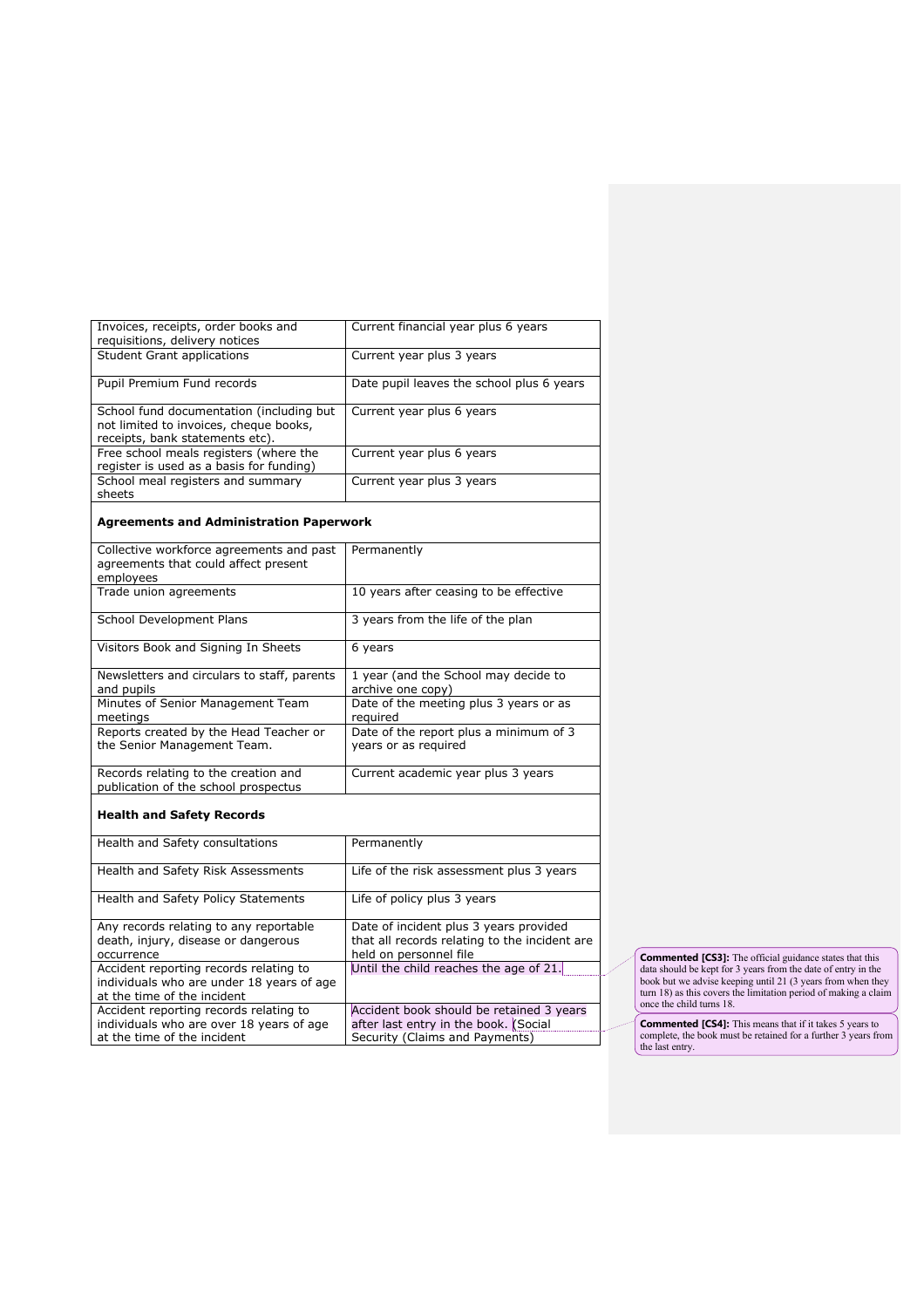|                                                                                                                                                                                                                                      | Regulations 1979; Social Security<br>Administration Act 1992; Limitation Act<br>1980)                                                                                                                        |
|--------------------------------------------------------------------------------------------------------------------------------------------------------------------------------------------------------------------------------------|--------------------------------------------------------------------------------------------------------------------------------------------------------------------------------------------------------------|
| Fire precaution log books                                                                                                                                                                                                            | Current year plus 3 years                                                                                                                                                                                    |
| Medical records and details of: -<br>control of lead at work<br>$\bullet$<br>employees exposed to asbestos<br>$\bullet$<br>dust<br>records specified by the Control of<br>٠<br>Substances Hazardous to Health<br>Regulations (COSHH) | 40 years from the date of the last entry<br>made in the record (Control of Substances<br>Hazardous to Health Regulations<br>(COSHH); Control of Asbestos at Work<br>Regulations)                             |
| Records of tests and examinations of<br>control systems and protection equipment<br>under COSHH                                                                                                                                      | 5 years from the date on which the record<br>was made                                                                                                                                                        |
| <b>Temporary and Casual Workers</b>                                                                                                                                                                                                  |                                                                                                                                                                                                              |
| Records relating to hours worked and<br>payments made to workers                                                                                                                                                                     | 3 years                                                                                                                                                                                                      |
| <b>Governing Body Documents</b>                                                                                                                                                                                                      |                                                                                                                                                                                                              |
| Instruments of government                                                                                                                                                                                                            | For the life of the School                                                                                                                                                                                   |
| Meetings schedule                                                                                                                                                                                                                    | Current year                                                                                                                                                                                                 |
| Minutes - principal set (signed)                                                                                                                                                                                                     | Generally kept for the life of the<br>organisation                                                                                                                                                           |
| Agendas - principal copy                                                                                                                                                                                                             | Where possible the agenda should be<br>stored with the principal set of the<br>minutes                                                                                                                       |
| Agendas - additional copies                                                                                                                                                                                                          | Date of meeting                                                                                                                                                                                              |
| Policy documents created and<br>administered by the governing body                                                                                                                                                                   | Until replaced                                                                                                                                                                                               |
| Register of attendance at full governing<br>board meetings                                                                                                                                                                           | Date of last meeting in the book plus 6<br>years                                                                                                                                                             |
| Annual reports required by the<br>Department of Education                                                                                                                                                                            | Date of report plus 10 years                                                                                                                                                                                 |
| Records relating to complaints made to<br>and investigated by the governing body or<br>head teacher                                                                                                                                  | Major complaints: current year plus 6<br>years.<br>If negligence involved: current year plus<br>15 years.<br>If child protection or safeguarding issues<br>are involved then: current year plus 40<br>years. |
| Correspondence sent and received by the<br>governing body or head teacher                                                                                                                                                            | General correspondence should be<br>retained for current year plus 3 years                                                                                                                                   |

**Commented [CS5]:** The School should consider keeping all policies relating to safeguarding, child protection or other pupil related issues such as exclusion until the IICSA has issued its recommendations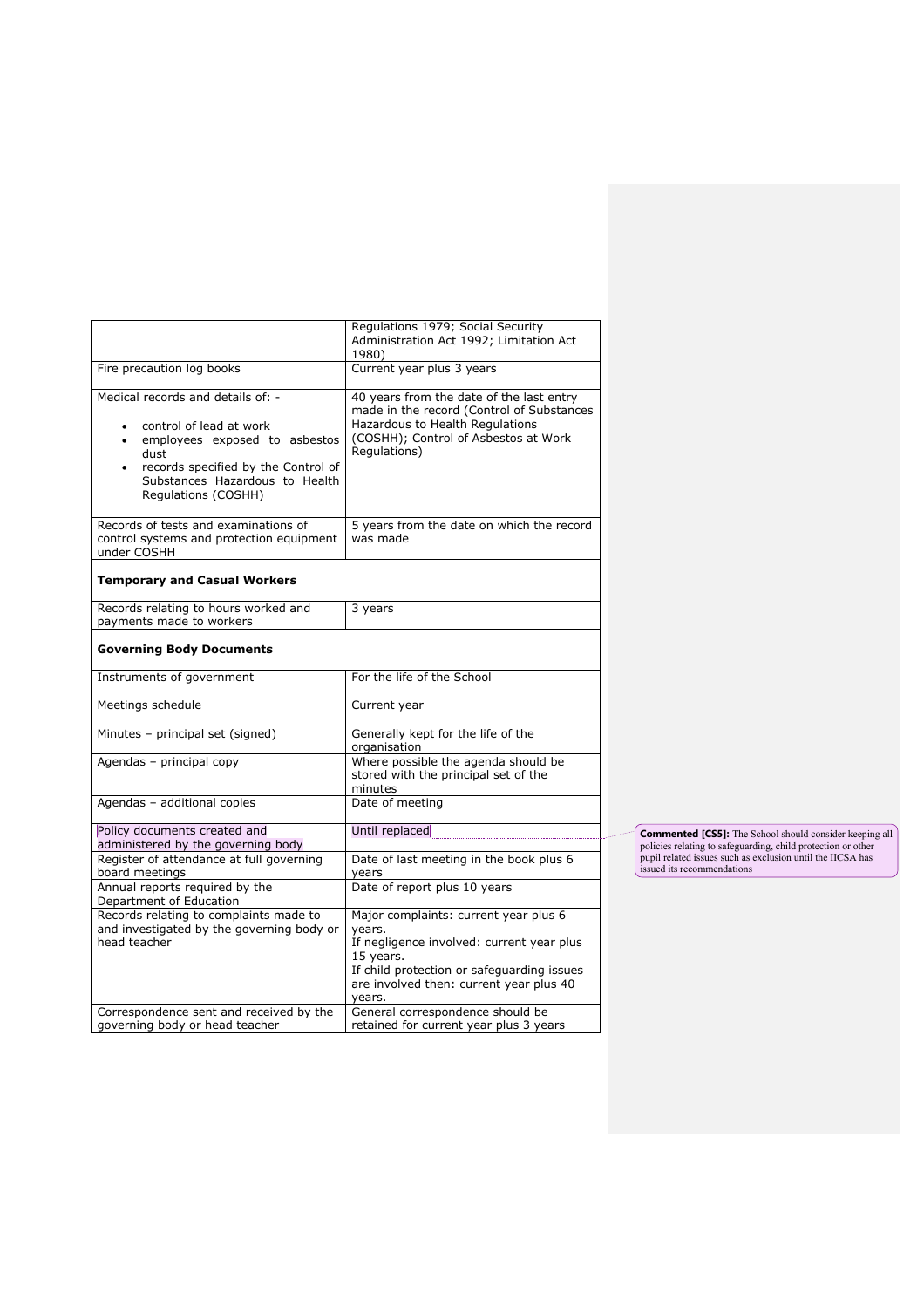| Records relating to the terms of office of<br>serving governors, including evidence of                                                                                                                | Date appointment ceases plus 6 years                                                                                                                                                                                                                                                                                      |                                                                                                                    |
|-------------------------------------------------------------------------------------------------------------------------------------------------------------------------------------------------------|---------------------------------------------------------------------------------------------------------------------------------------------------------------------------------------------------------------------------------------------------------------------------------------------------------------------------|--------------------------------------------------------------------------------------------------------------------|
| appointment                                                                                                                                                                                           |                                                                                                                                                                                                                                                                                                                           |                                                                                                                    |
| Register of business interests                                                                                                                                                                        | Date appointment ceases plus 6 years                                                                                                                                                                                                                                                                                      |                                                                                                                    |
| Records relating to the training required<br>and received by governors                                                                                                                                | Date appointment ceases plus 6 years                                                                                                                                                                                                                                                                                      |                                                                                                                    |
| Records relating to the appointment of a                                                                                                                                                              | Date on which clerk appointment ceases                                                                                                                                                                                                                                                                                    |                                                                                                                    |
| clerk to the governing body                                                                                                                                                                           | plus 6 years                                                                                                                                                                                                                                                                                                              |                                                                                                                    |
| Governor personnel files                                                                                                                                                                              | Date appointment ceases plus 6 years                                                                                                                                                                                                                                                                                      |                                                                                                                    |
| <b>Pupil Records</b>                                                                                                                                                                                  |                                                                                                                                                                                                                                                                                                                           |                                                                                                                    |
| Details of whether admission is<br>successful/unsuccessful                                                                                                                                            | 1 year from the date of admission/non-<br>admission                                                                                                                                                                                                                                                                       |                                                                                                                    |
| Proof of address supplied by parents as                                                                                                                                                               | Current year plus 1 year                                                                                                                                                                                                                                                                                                  |                                                                                                                    |
| part of the admissions process                                                                                                                                                                        |                                                                                                                                                                                                                                                                                                                           |                                                                                                                    |
| Admissions register                                                                                                                                                                                   | Entries to be preserved for three years<br>from date of entry                                                                                                                                                                                                                                                             |                                                                                                                    |
| Pupil Record                                                                                                                                                                                          | Secondary - until the child reaches the<br>age of 25 (Limitation Act 1980)                                                                                                                                                                                                                                                | <b>Commented [CS6]:</b> Delete/amend as necessary                                                                  |
| <b>Attendance Registers</b>                                                                                                                                                                           | 3 years from the date of entry                                                                                                                                                                                                                                                                                            |                                                                                                                    |
| Correspondence relating to any absence                                                                                                                                                                | Current academic year plus 2 years                                                                                                                                                                                                                                                                                        |                                                                                                                    |
| (authorised or unauthorised)                                                                                                                                                                          | (Education Act 1996)                                                                                                                                                                                                                                                                                                      |                                                                                                                    |
| Special Educational Needs files, reviews<br>and Education, Health and Care Plan,<br>including advice and information provided<br>to parents regarding educational needs<br>and accessibility strategy | Date of birth of the pupil plus 31 years<br>(Education, Health and Care Plan is valid<br>until the individual reaches the age of 25<br>years - the retention period adds an<br>additional 6 years from the end of the<br>plan). (Children and Family's Act 2014;<br>Special Educational Needs and Disability<br>Act 2001) |                                                                                                                    |
| Child protection information (to be held in<br>a separate file).                                                                                                                                      | DOB of the child plus 25 years then<br>review Note: These records will be subject<br>to any instruction given by IICSA                                                                                                                                                                                                    |                                                                                                                    |
| Exam results (pupil copy)                                                                                                                                                                             | 1-3 years from the date the results are<br>released                                                                                                                                                                                                                                                                       | <b>Commented [CS7]:</b> There is no legal obligation to retain                                                     |
| Examination results (school's copy)                                                                                                                                                                   | Current year plus 6 years                                                                                                                                                                                                                                                                                                 | these however, the time period must be justified and<br>reasonable. The timeframe inserted is merely a suggestion. |
| Allegations of sexual abuse                                                                                                                                                                           | For the time period of an inquiry by the<br>Independent Inquiry into Child Sexual<br>Abuse                                                                                                                                                                                                                                |                                                                                                                    |
| Records relating to any allegation of a<br>child protection nature against a member<br>of staff                                                                                                       | Until the accused normal retirement age<br>or 10 years from the date of the<br>allegation (whichever is the longer)                                                                                                                                                                                                       |                                                                                                                    |
| Consents relating to school activities as<br>part of UK GDPR compliance (for                                                                                                                          | Consent will last whilst the pupil attends<br>the school.                                                                                                                                                                                                                                                                 |                                                                                                                    |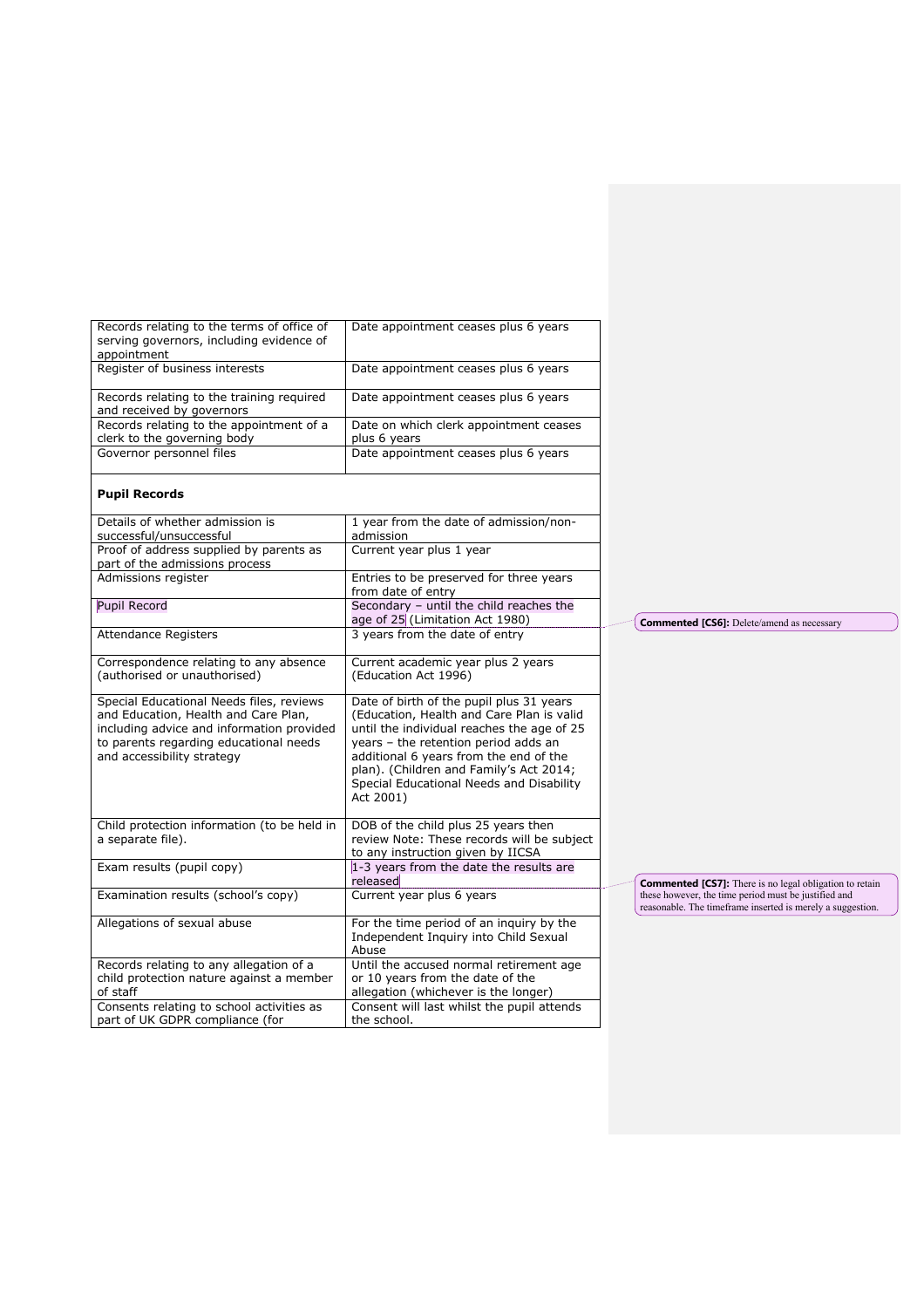| example, consent to be sent circulars or<br>mailings)                                                                  |                                                                                                                                                                                                                                |
|------------------------------------------------------------------------------------------------------------------------|--------------------------------------------------------------------------------------------------------------------------------------------------------------------------------------------------------------------------------|
| Pupil's work                                                                                                           | Where possible, returned to pupil at the<br>end of the academic year (provided the<br>School have their own internal policy to<br>this effect). Otherwise, the work should<br>be retained for the current year plus 1<br>year. |
| Mark books                                                                                                             | Current year plus 1 year                                                                                                                                                                                                       |
| Schemes of work                                                                                                        | Current year plus 1 year                                                                                                                                                                                                       |
| Timetable                                                                                                              | Current year plus 1 year                                                                                                                                                                                                       |
| Class record books                                                                                                     | Current year plus 1 year                                                                                                                                                                                                       |
| Record of homework set                                                                                                 | Current year plus 1 year                                                                                                                                                                                                       |
| Photographs of pupils                                                                                                  | For the time the child is at the School and<br>for a short while after.<br>Please note select images may also be<br>kept for longer (for example to illustrate<br>history of the school).                                      |
| Parental consent forms for school trips<br>where there has been no major incident                                      | End of the trip or end of the academic<br>year (subject to a risk assessment carried<br>out by the School)                                                                                                                     |
| Parental permission slips for school trips<br>where there has been a major incident                                    | Date of birth of the pupil involved in the<br>incident plus 25 years. Permission slips<br>for all the pupils on the trip should be<br>retained to demonstrate the rules had<br>been followed for all pupils                    |
| <b>Other Records</b>                                                                                                   |                                                                                                                                                                                                                                |
| Emails                                                                                                                 | Current year plus three years                                                                                                                                                                                                  |
| <b>CCTV</b>                                                                                                            | One Calendar month                                                                                                                                                                                                             |
| Privacy notices                                                                                                        | Until replaced plus 6 years                                                                                                                                                                                                    |
| Inventories of furniture and equipment                                                                                 | Current year plus 6 years                                                                                                                                                                                                      |
| All records relating to the maintenance of<br>the School carried out by contractors or<br>employees of the school      | Whilst the building belongs to the school                                                                                                                                                                                      |
| Records relating to the letting of school<br>premises                                                                  | Current financial year plus 6 years                                                                                                                                                                                            |
| Records relating to the creation and<br>management of Parent Teacher<br>Associations and/or Old Pupils<br>Associations | Current year plus 6 years then review                                                                                                                                                                                          |